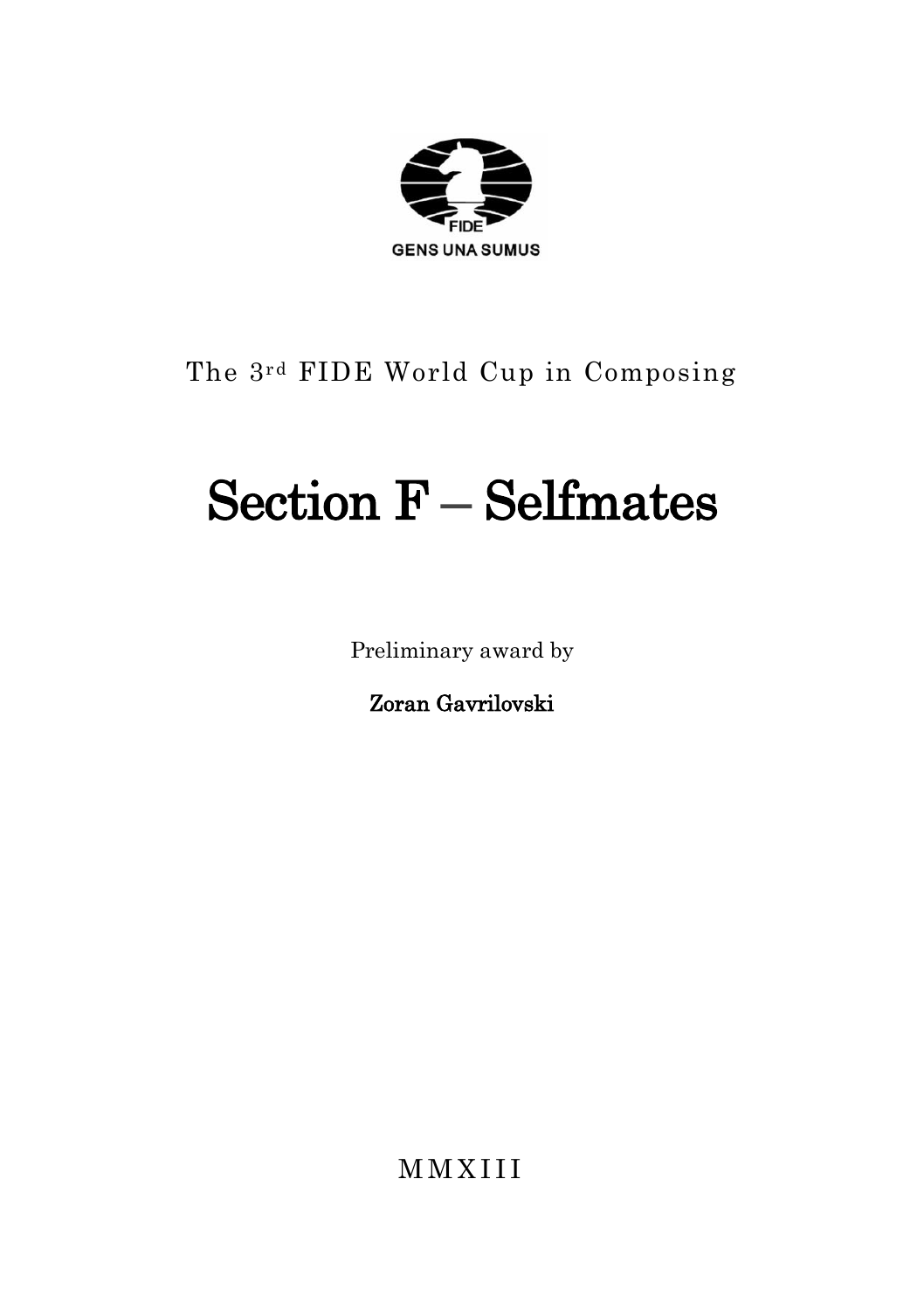| F <sub>01</sub> | J. Holubec (SVK)     |
|-----------------|----------------------|
| F02             | S. Dietrich (GER)    |
| F03             | V. Zamanov (AZE)     |
| F <sub>04</sub> | A. Harl (HUN)        |
| F05             | A. Styopochkin (RUS) |
| F06             | A. Selivanov (RUS)   |
| $F_{07}$        | V. Samilo (UKR)      |
| F <sub>08</sub> | V. Plenkov (UKR)     |
| F09             | K. Mlynka (SVK)      |
| F10             | E. Fomichev (RUS)    |
| F11             | T. Linss (GER)       |
| F12             | V. Alexandrov (BUL)  |
| F13             | B. Majoros (HUN)     |
| F14             | D. Kostadinov (BUL)  |
| $_{\rm F15}$    | A. Feoktistov (RUS)  |
| F16             | A. Tyunin (RUS)      |
| F17             | S. Luce (FRA)        |
|                 |                      |

F18 I. Bryukhanov (UKR)

- $F19$  S.-H. Loßin (GER)
- F20 J. Brzozowicz (POL)
- F21 O. Shalygin (UKR)
- F22 P. Moutecidis (GRE)
- F23 G. Hadži-Vaskov (MKD)
- F24 A. Gasparyan (ARM)
	- F25 M. Erenburg (ISR)
	- F26 V. Kopyl (UKR)
	- F27 A. Pankratiev (RUS)
	- F28 S. Borodavkin (UKR)
	- F29 G. Kozjura (UKR)
	- F30 L. Ugren (SLO)
	- F31 E. Iwanow (POL)
	- F32 W. Tura (POL)
	- F33 J. Havran (SVK)
	- F34 M. Babić (SRB)
	- F35 I. Soroka (UKR)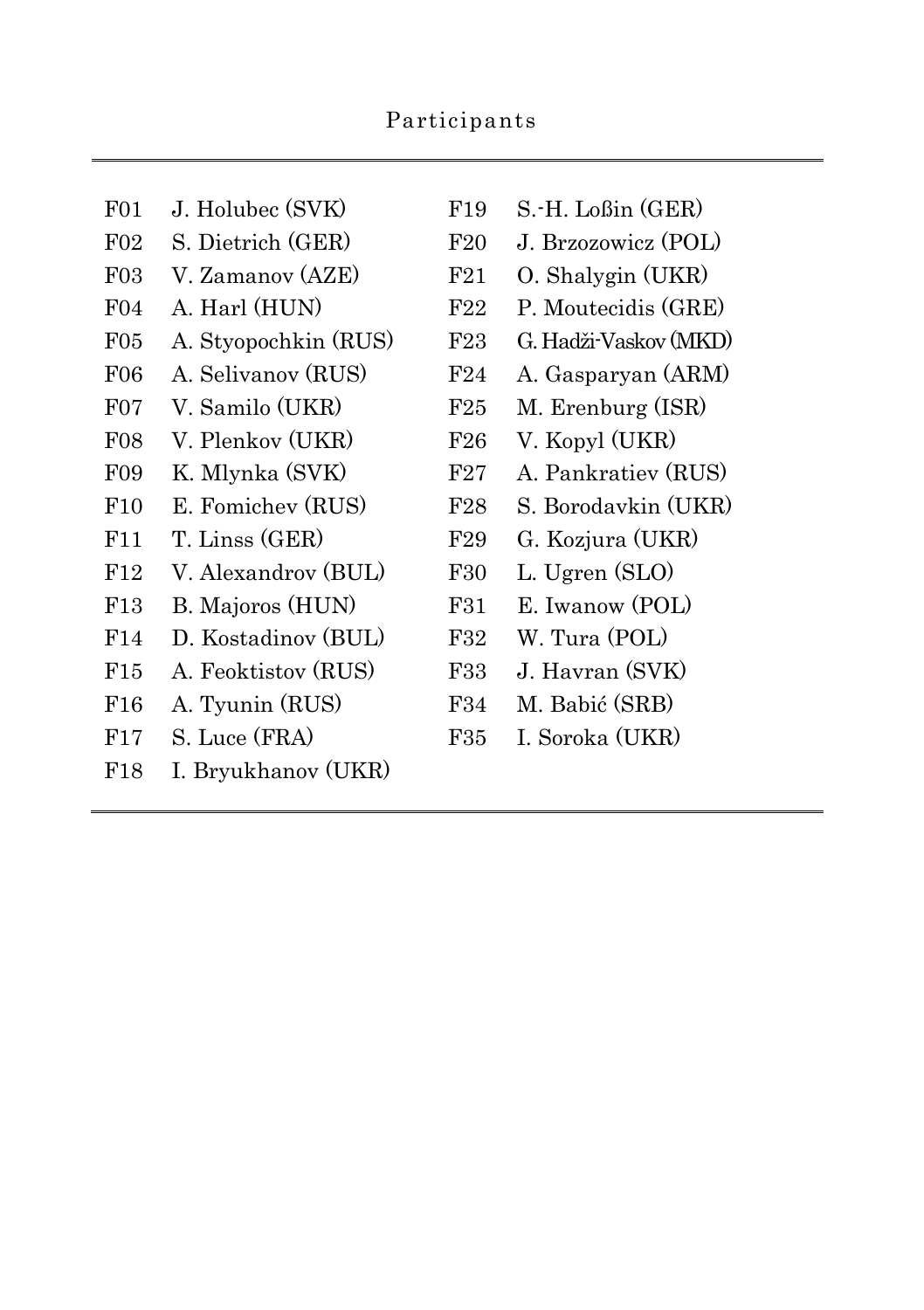thank the organiser for inviting me to judge this prestigious tourney and to Dmitri Turevski, who submitted by email 35 selfmates on anonymous diagrams. My gratitude must be extended to the participants for their contribution to the tourney.

The quality of particular selfmates varied significantly from the quality of some other entries, hence this contrast facilitated my choice of candidates for inclusion in the award. The more difficult part of the judging task was to determine the ranking of the honoured entries and this was done primarily by means of analysing the richness and originality of their content and the quality of their construction. I tried to disregard – as far as possible – my preference or lack of particular interest for certain problem styles or length of play, but my judging criteria (hopefully of objective nature) inevitably reflect my views on selfmates and chess composition in general.

In the context of judging this tourney it was necessary to analyse genre-specific elements, including the manner of construction of final positions. However, matching (echo, chameleon echo) or economically constructed (model, ideal) mates can hardly be a crucial factor in the problem's assessment and ranking in a strong tourney if no good strategy is shown in the other part of the content, or if the problem lacks an ideal or at least acceptable form. I paid more attention to the quality and beauty of particular moves or their connection with some other moves in the same or a related thematic variation or phase. Strategic problems showing the thematic play in two or more variations need harmony, regardless how complex and interesting theme or ideas they explore. Main plan and foreplan(s) in logical selfmates should be striking and preferably quiet to compensate for absence of additional thematic variation(s). Longer selfmates with perpetual checks to the black king throughout the whole solution (including the key) without some meaningful strategy or logic are generally inferior to problems with a quiet play or at least a quiet key.

Given the fact that the FIDE World Cup is a formal tourney of highest rank, I did not honour some entries which don't reach the high standards required for such a strong tourney or which have more or less serious drawbacks. In particular, I consider that short threats (except in longer and complex selfmates, where no full-length threat is possible), dull or symmetrical play, duals (even nonseparated 習/鱼 or 暨/畠 promotions) or concurrent black moves, heavy twinning or an unnecessary heavy position generally affect the overall merit of the respective chess composition. An unused aristocratic piece in the solution is a serious drawback, regardless of its use in another phase (e.g. the ambitious combination of Le Grand and split Rukhlis in F20). Moreover, having some doubts in the suitability of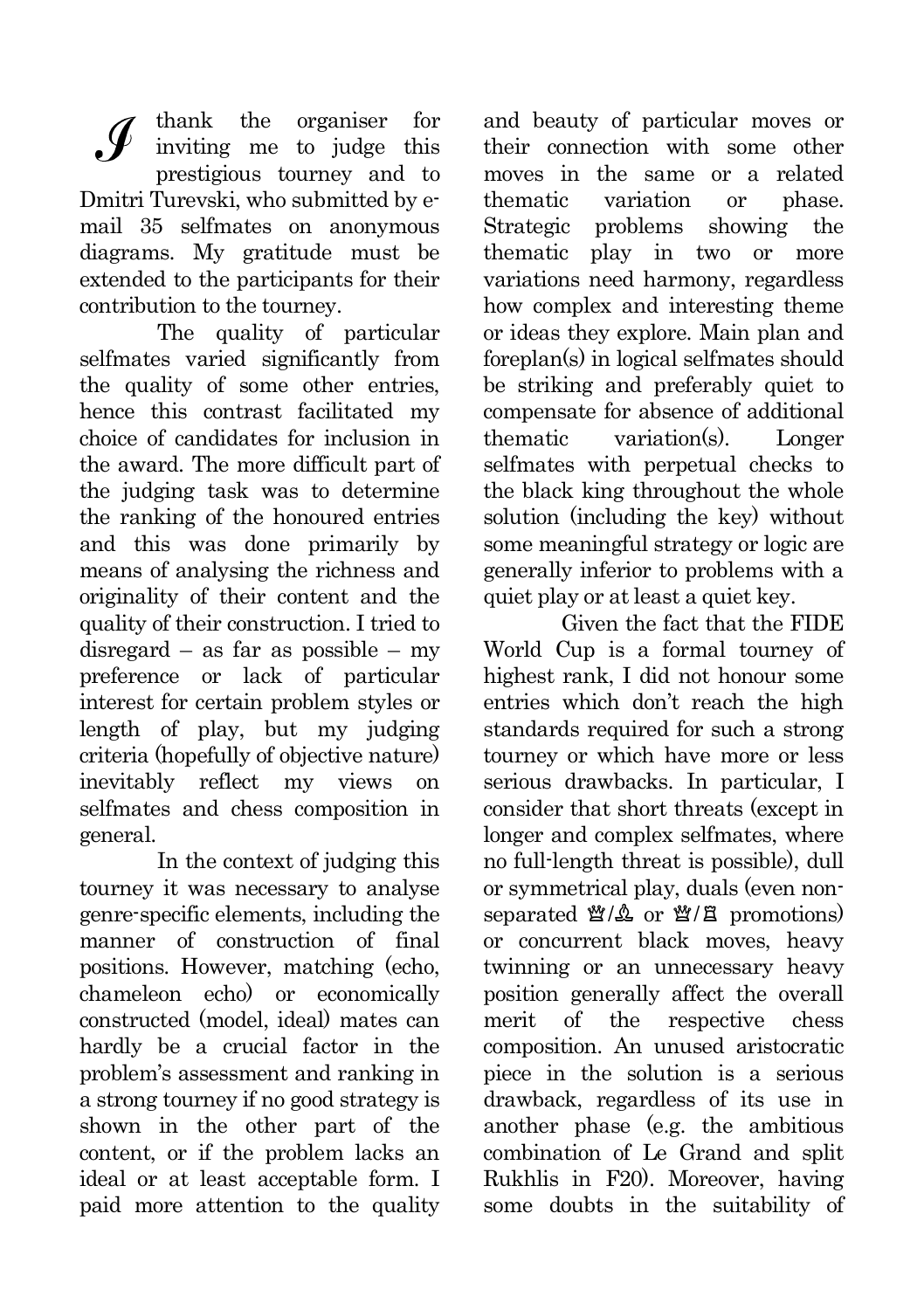giving low honours to several entries which might have been designed and perceived by their authors as ambitious works, I decided to allow them to participate in another tourney and be praised there.

The overall quality of the tourney was very good and it was both pleasure and honour of judging. I believe that all the prize-winning problems are serious candidates for entering the FIDE Album and that they will be widely quoted.

This is an extraordinary combination of promotions to g1 and four mates by a single black pawn (the latter is recognised as the Nikoletić theme). However,  $\frac{1}{4}$ of the first black blend is formal because the threat is repeated after  $1...e1$ <sup>2</sup>. This defence also refutes the try  $1.\&95$ ? (zz),  $1...\text{g1}\&$  $2.7 \text{ Rd}^{3+}$   $2.44 \text{ Rc}^{2}/2a^{7}$  etc.  $1...g1@!$  The try  $1.\&c7? \sim 2.\&c3$ etc. (showing reversal in relation to the solution) is refuted by  $1 \dots g1 \& 9$ ! The key is good and the key piece returns to e3 after  $1...g1\overline{a}$ . The  $\mathcal{L}/\mathbb{E}/\mathbb{Z}$  promotions are cleverly used to determine the lively and somewhat varied play, which is sufficiently unified by nice details, such as the triple arrival of white line pieces on the d-file. The position is "airy" and the rather modest role of the  $\Xi a2$  and the  $\triangle$ d1 is acceptable in the context of the problem's rich content and good economy. One might regret

### 1st Prize - The Cup winner ANDREY SELIVANOV Russia



s#5 12+7

 $1.\&$ g5? g12!,  $\&$ c7? g1 $\&$ !,  $1.\overline{2}c3!$  (2.  $\&c7!$  g1 $\&$  3. Wd8+  $\&c6$  $4.\mathcal{W}\,d6+$   $\mathcal{Q}f5$   $5.\mathcal{W}\,g6+$   $f\,g6\#$ ),  $1...g1 \n\cong 2.\&c7! \n\cong c2 \n3.\n\cong d8+ \n\cong c6$  $4.$   $4.6 + 2f55.$   $4.6 + 1.091$  $2.\boxtimes: d2+ \triangle d4$   $3.\triangle g5!$   $f2$   $4.\cong: d4+$  $2e6$  5.  $2g4+$  f5#, 1...g1 $82.$  2.  $\frac{m}{4}$  $2e6$  3.  $Ee3+$   $2f5$  4.  $Me4+$   $2f6$  $5.$  e6+ f:e6#,  $1...$ g $1$  i  $2.$  Ed3+ i  $d4$  $3.58$  $4.$   $3.68$   $4.$   $3.66 +$   $3.08$   $5.$   $2.65 +$ f6#,  $(1...f2 \t2.\&g5! \sim 3.\&d4+ \&e6$  $4.\&2.1\,\text{M}$  (E)  $3.\&2.4+$  $\mathfrak{B}(\boxtimes)$ f5 4. $\mathfrak{B}$ :f7+  $\mathfrak{L}$ :f7#).

that  $1 \ldots g1 \, \hat{a}$  is not a genuine defence against the threat (hence the challenge of combining the AUW and Nikoletić themes in four full-fledged variations will likely occupy the attention of selfmate experts in future), but I still think that F06 is a worthy cup winner.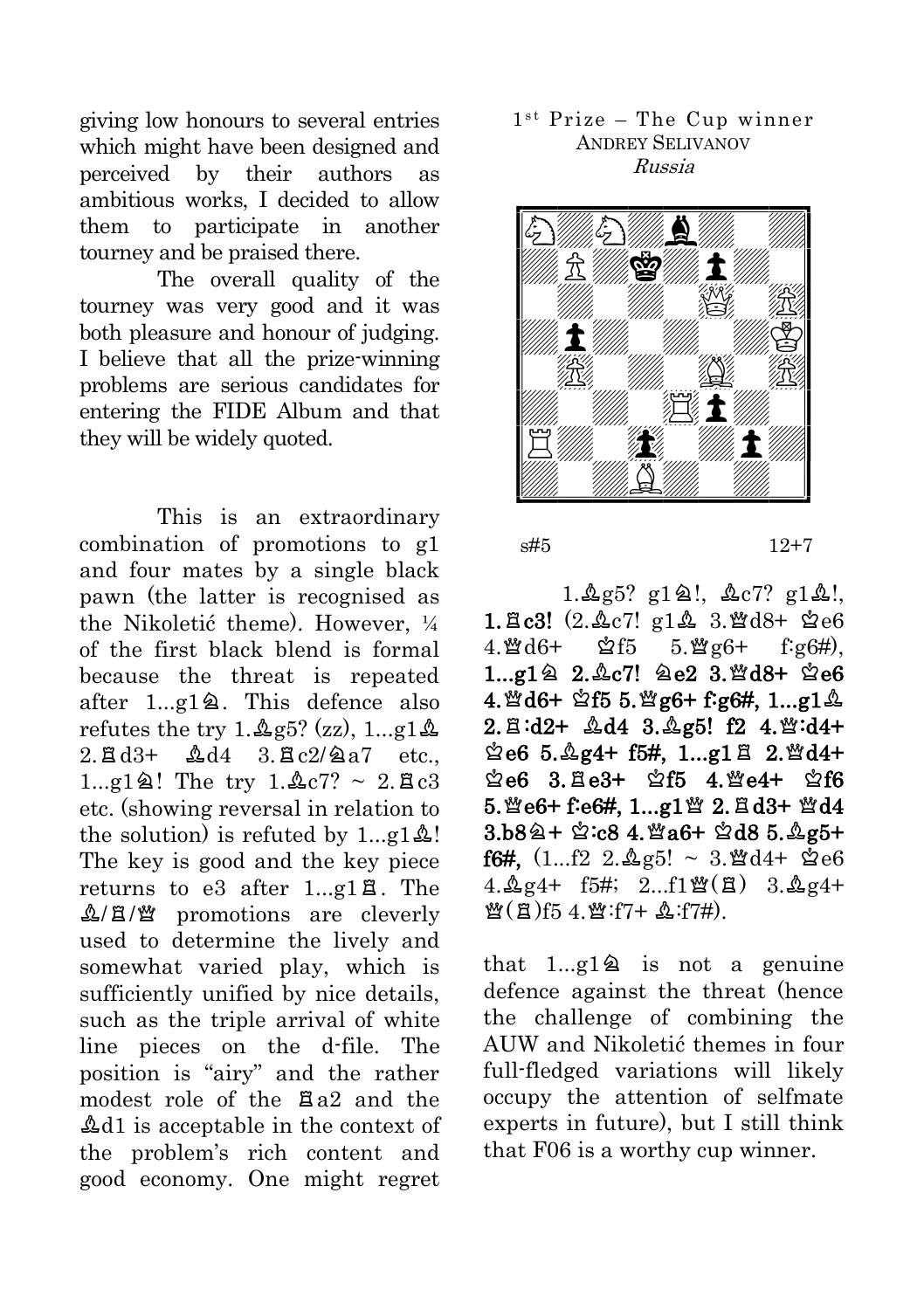2<sup>nd</sup> Prize DIYAN KOSTADINOV Bulgaria



s#6 14+10

 $1.884$ ?  $(2.189 + 1.815)$  $3.7e7+!$  \$d6  $4.9b7+$  \$d5  $5.\,\&\, :a5+$   $\&\, d6$   $6.\,\&\, :c4+$   $\&\, :c4\#$ ),  $1...$  $B:b6!$ .

 $1.88$   $(2.182 + 1)$   $2d5$  $3.7e7+!$   $\%$ d6  $4.9b7+$   $\%$ d5  $5.\,\&:a5+ \&d6 \quad 6.\,\&:c4+ \&:c4\#).$  $1...$ 2d5  $2.$ d8 $1$ +! 2e4  $3.$  Eg7+!  $\angle$ e5 4. $\angle$ d5+  $\angle$ e4 5. $\angle$ d2+  $\angle$ e5  $6. \text{Be2+}$   $\&\text{ie2#}$ ,  $1...$   $\text{Bb4}$   $2.\text{d8$\&+!}$  $2d5$  3. $2c5+$   $2e4$  4. $2e5+$   $2f3$  $5.\,\Xi$ f7+!  $\dot{\mathbb{E}}$ g4  $6.\,\underline{\mathbb{E}}$ e2+  $\mathbb{A}:\text{e}2\#$ <br>(4... $\dot{\mathbb{E}}$ d3  $5.\,\underline{\mathbb{E}}$ f4+  $\dot{\mathbb{E}}$ d2  $6.\,\underline{\mathbb{E}}$ e2+  $(4...2d3 \quad 5.264+ \quad 2d2 \quad 6.\n$  $\Delta$ :e2#), 1... $\Xi$ :b6 2. $\Xi$ c7+!  $\Delta$ b5  $3.8$  c6+  $\&$ a6 4  $\&$ :c5+  $\&$ :c5  $5.$   $\upbeta$ :b6+  $\stackrel{\wedge}{\sim}$ :b6 6. \cathercal  $\stackrel{\wedge}{\sim}$ :c4#.

Another strategic problem with four thematic variations, but here white promoting pawns and promoted pieces are starring and black pieces are featuring. The promoted knight and rook play a prominent role in double battery transformation  $\mathcal{L}(\mathcal{L} - \mathbb{Z})$  in the threat and  $\mathfrak{B}'$ - $\mathfrak{A}'$ - $\mathfrak{A}'$ - $\mathfrak{A}'$  after  $1...$  $\Delta$ d5) with a perfect analogy of play, including consecutive battery play and Bi-Valve. In total, there is fourfold opening of the  $\mathfrak{B}$ - $\mathfrak{A}$ battery in the above lines and after  $1...$  $Bb4$  and  $1...$  $B:b6$ , as well as four sacrifices of white pieces (two on e2 and two on c4) on the 6th white move. The otherwise strong key is justified by the need to have another queen on the chessboard, while the attempted promotion to a bishop fails. There are four different promotions – AUW, if one can disregard the fact that two different pawns promote. The AUW theme adds an original touch to the consecutive battery play (the latter type of play was explored in some splendid problems by Andrey Selivanov and Diyan Kostadinov). Yet, the biggest advantage of this problem is perhaps a weakness in comparison to its greatest rival in this tourney: the white play described in this paragraph is rich and complex, but quite superior in relation to the black play (unified by bu's switchbacks), while the black play in F06 is accompanied by a good white strategy. Moreover, there is no genuine selfmate character in the play of F14 (not merely because of its poorer final positions) to the extent demonstrated in F06. After serious deliberation, I awarded the 2nd Prize to F14, noting that it would have shared the 1<sup>st</sup> Prize ex aequo if the tourney rules allowed so.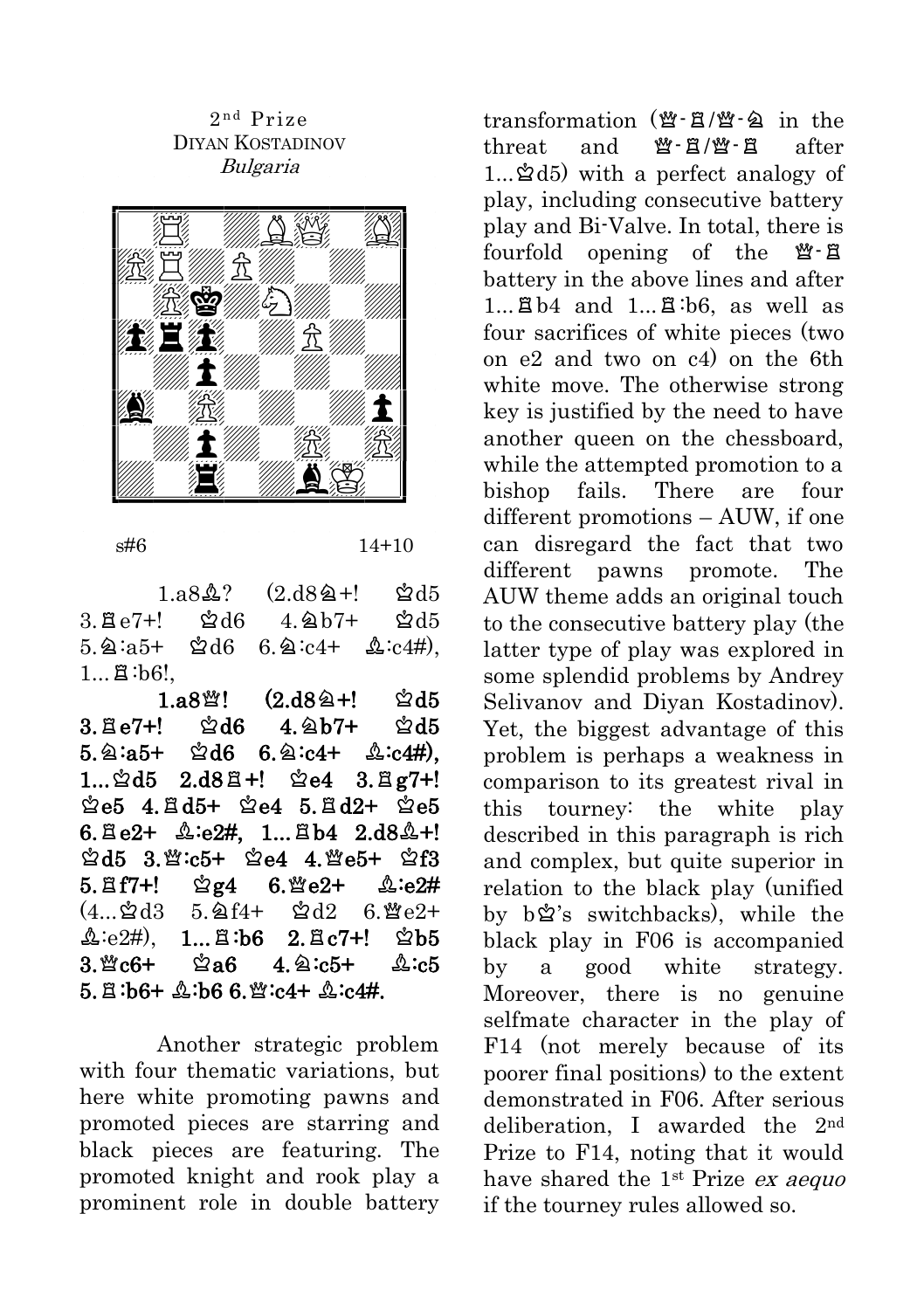### 3 r d Prize TORSTEN LINß Germany



 $s#16$  b) $Rc4$  5+2

a)  $1.68 + \times 16$  2.  $^{\circ}$ d8+  $2e5$  3. $4d5+$   $2f6$  4. $4d6+$   $2c6$  $5. e8$  E \$g6 6.\$g8 \$~ 7.\\egg{0.6}  $2g6$  8.h82+  $2h6$  9.2f7+  $2g6$  $10.\,9\,\text{d8}$   $\cong$  h6  $11.\,9\,\text{h8}$   $\cong$  g6  $12.\text{Bg8+}$   $\text{2h6}$   $13.\text{Wf4+}$   $\text{2h5}$  $14.\%$ b5+  $2e5$   $15.\%$ g4+  $2h6$  $16.9f7+ 9:f7#$ 

 $b)$  1.e8 $4 + 2d6$  2.c8 $4 +$  $\triangle 15$  3.  $\triangle 5+$   $\triangle 66$  4.  $\triangle 4+$   $\triangle 66$  $5.h8$ 14 = 12g6  $6.\%$ hh5+  $10.66$ 7. @b6+ 2c6 8. @e5+ gg6 9. gg8  $2h6$  10.8f4  $2g6$  11.8f8  $2h6$  $12.\%$ be $3+$   $\&$ g6  $13.\%3e4+$   $\&$ h6 14.sh8+ ug5 15.sf4+ ug6  $16.9e7+ 9.07#$ 

This is a remarkable miniature with three promotions in each phase  $(\mathcal{W} \boxtimes \mathcal{Q} \cdot \mathcal{W} \triangle \mathcal{W})$ , sacrifices by the promoted knights and pseudo chameleon echo model mates. The word "pseudo" is used because in b) the promoted white queen needs to return to its promotion square (h8) in order to block it, while there is no such need in the first twin, in which white pieces arrive on squares vacated by other white pieces (g8 and h8). The matching keys are acceptable in selfmate twins of this (miraculously equal!) length, in spite of their forced character, particularly given the fact that some good compensation is provided by existence of several quiet moves. Some people might argue that F11 couldn't be composed without use of computer, but such critics do not take into account that a computer is indispensable to check soundness, while the author has to design the content and to find an ideal setting. The unavoidable twin form is "spiced" by Forsberg twinning with replacement of a heavy white piece, which is less common than the use of "black Forsberg". I considered the possibility of awarding a special prize to this problem merely for its different form and content in comparison with other entries, but as I did not find a formal drawback, I decided that the problem's rich content and economical setting justify its high place in the award.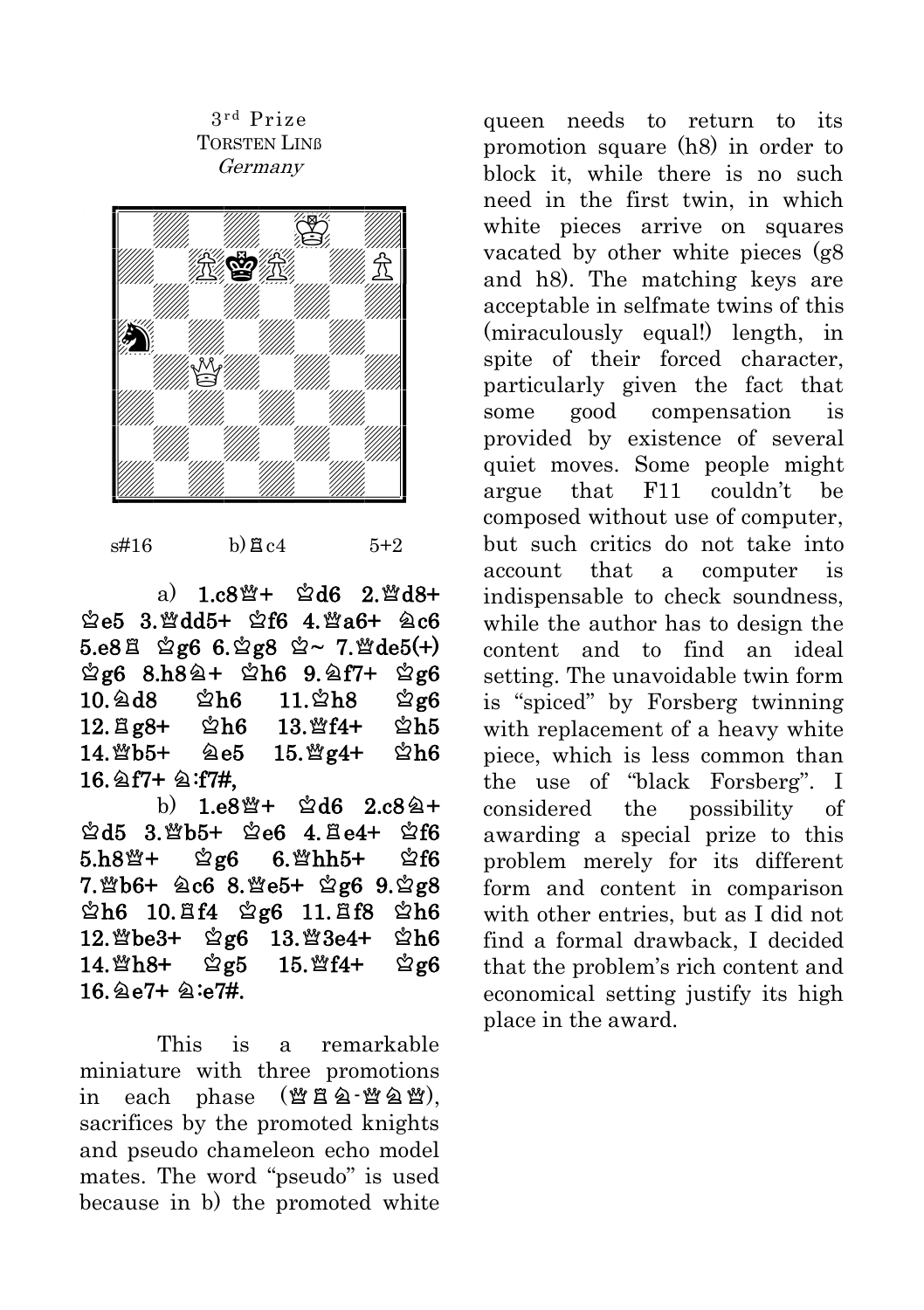4<sup>th</sup> Prize IVAN SOROKA Ukraine



s#11 9+11

1.營:e4+?  $\Delta$ :e4! (1...營:e4??),  $1.\,\text{g}$  c4!?  $(2.\,\text{g}$  e4+  $\text{g}$  e4  $3.\,\text{g}$  e4+  $\mathcal{B}:$ e4#), 1... $\Delta$ c8 2. $\Xi$ c1  $\Delta$ b7 3. $\Xi$ g1 ~ 4.qg5+ uf6 5.qg4+ ue5 6.q:e4+  $\Delta$ e4 7.瞥e4+ 瞥e4#, 1...b:c4!,

 $1.\,2c3!$  (2. $\&2g3+$   $2f63.\,2.94+$  $\Delta$ e4 4. $\Delta$ h4+  $\Delta$ e5 5. $\mathfrak{B}$ :e4+  $\mathfrak{B}$ :e4#),  $1...$  $2c8$   $2.\dot{2}:\dot{b}5!$   $(3.\ddot{w}:\dot{e}4+ \dddot{w}:\dot{e}4\dot{t})$  $\Delta b7$  3.2c3! (4. $\Delta g3+$   $\Delta f6$  5.2:e4+  $2: e4$  6. $2$ h4+  $2e5$  7. $3: e4+$   $3: e4$ #)  $\triangle$ c8 4. $\triangle$ a2! (5. $\mathcal{W}$ :e4+  $\mathcal{W}$ :e4#)  $\triangle$ b7 (4.ma4(b1)? ob7 5.qc4 ud5!)  $5.8c4!$   $(6.8e4+ 2.4e4 7.9e4+$  $\mathfrak{B}:e4\#$ )  $\&c8$  (5...  $\&d5$  6.  $\&b4$ +  $\&e4$  $7.$   $\mathfrak{B}:$   $e4+$   $\mathfrak{B}:$   $e4$   $\mathfrak{B}:$   $6.$   $\mathfrak{B}$   $c1!$   $(7.$   $\mathfrak{B}:$   $e4$  +  $\mathfrak{B}:$ e4#)  $\Delta$ b7 7. $\mathfrak{g}$ g1! ~ 8. $\mathfrak{g}$ g5+  $\mathfrak{G}$ f6  $9. \text{gg4+!}$   $\&e5$   $10. \text{g} :e4+$   $\&e4$  $11 \,$  \smatheral text text text text in the set of the set of the set of the set of the set of the set of the set of the set of the set of the set of the set of the set of the set of the set of the set of the set of the

With  $\Xi$ c1 instead  $\Xi$ c2, the main plan would work as follows: 1. $\overline{q}q1 \sim 2. \overline{q}g5 + \dot{\mathfrak{L}}f6$  3. $\overline{q}q4 + \dot{\mathfrak{L}}e5$ <br>
1. $\overline{q}q34 + \dot{\mathfrak{L}}g34 + \dot{\mathfrak{L}}g4 + \dot{\mathfrak{L}}g4$  $4.8$ :e4+  $8:$ e4 5. $\frac{36}{4}$  5. $\frac{10}{4}$  s:e4  $\frac{10}{4}$ However,  $1.7 \text{ g}^{-1}$  is too slow as the black queen would escape. Therefore, the white rook has to be brought on c1 by means of preparatory play, whose threats will keep busy Black by weakening or reinforcing his own guard of e4. The immediate effort of clearing the a8-e4 line by  $1.\overline{2}c4?$  ~  $2.\overline{2}$  = e4+  $\Delta$ :e4  $3.\overline{8}$ :e4+  $\overline{8}$ :e4# is met by the strong 1...b:c4! Such an obvious refutation to the foreplan is far from surprising from a solver's point of view, but it clearly points out that White must remove the  $b$   $\Delta$   $b$ <sup>5</sup> if he wants to attack successfully from c4. The white knight is an obvious choice for completing this mission, but the switchback route is not so conspicuous, as a solver must see that  $4.$   $\&$   $a2!$  is the only way of dealing with 5.  $\&$ d5 because of 6.  $\&$  b4+. The main plan of attacking from east via south can be implemented only after the move  $5.7$   $c4!$  has forced Black to exchange the type of black guardian of e4  $(5, . . . . 8)$ , so the short threat after 6.  $2c1! \sim 7$   $\mathcal{W}$ :e4+  $\mathcal{W}$ :e4# forces Black to return his bishop to b7, which enables the white rook to arrive to g1 without disruption of the black set-up in the northwest part of the chessboard. In total three different white pieces arrive on e4. The sharp pendulum manouevre is sufficiently original, in spite of proliferation of seemingly similar logical problems in recent years. The construction of this excellent problem seems flawless (the use of the  $b$   $\Delta a6$ to prevent a concurrent defence by the black bishop on a6 is legitimate) and the five-move threat after the key is good, too.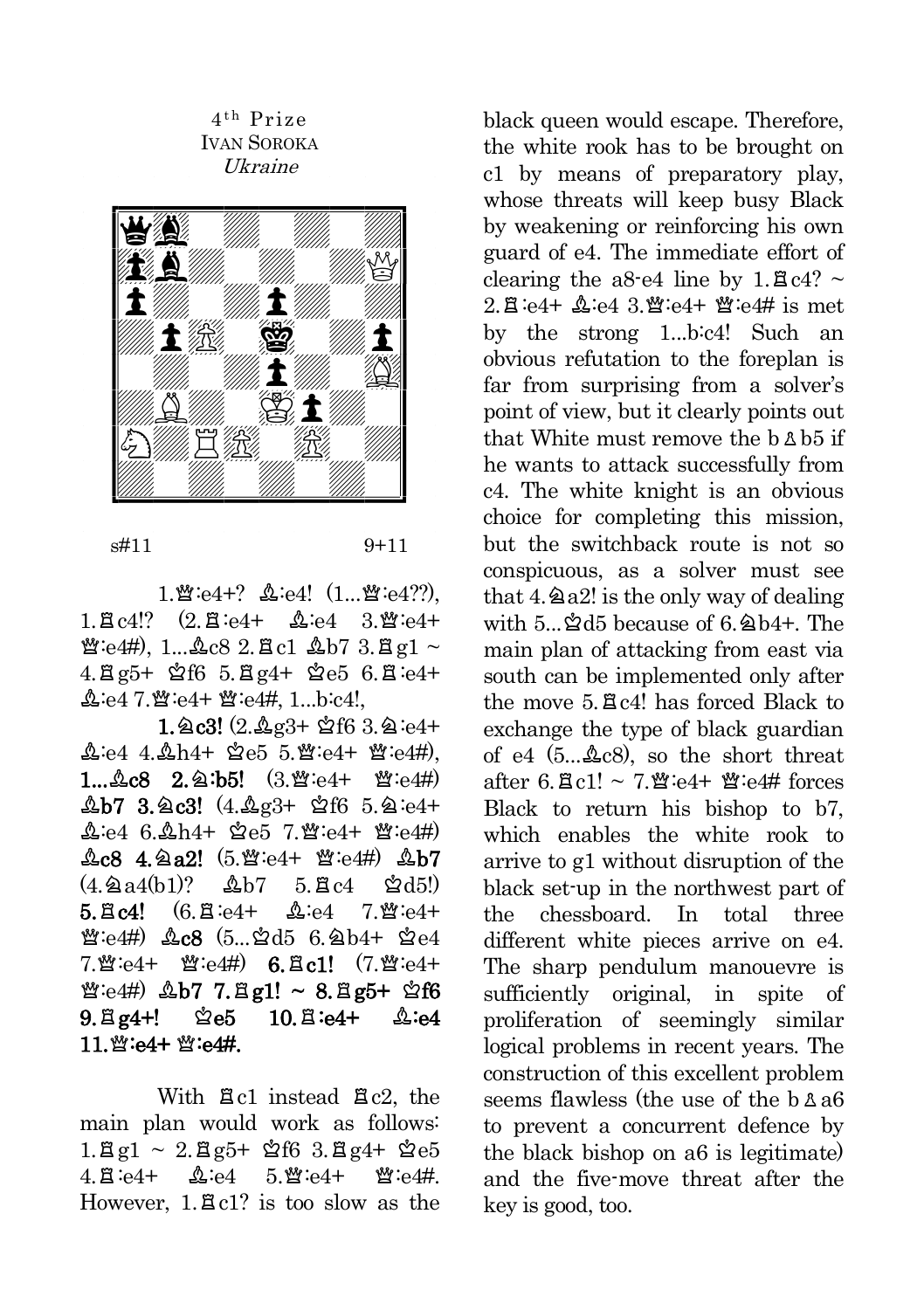5 t h Prize ALEKSANDR FEOKTISTOV Russia



#### s#3 10+9

 $1.\mathcal{W}h7? - zz, 1... \mathbb{E} : h6$  $2.\text{B} \text{d}4+!$   $\text{B} \text{c}6$   $3.\text{M} : c2$   $\text{A} : c2\text{H}$ ,  $1...$  $42.9g1+$ !  $4.9g1+$ !  $h5!$ ,  $1.\mathcal{B}$ e $6?$  – zz,  $1...\mathcal{B}$ h5  $2.\overline{a} \, d4+!$   $\overline{a} \, d5$   $3.\overline{a} \, d2$   $e:d2#$ .  $1...$  $3:q4$   $2.$   $9q1+$ !  $3:q1#$ ,  $1...$  $3:h6!$ ,  $1.\,\mathrm{\&he3?}$  – zz,  $1...\,\mathrm{\&h5}$  $2.\overline{a} d4+!$  A  $(\overline{a} c4+?)$   $\overline{a} d5$   $3.\overline{a} d2$ e:d2#, 1... $\Xi$ :h6 2. $\Xi$ c4+! B ( $\Xi$ d4+?)  $\Xi$ c6 3. $\Xi$ :c2  $\Delta$ :c2#, 1... $\Xi$ :g4!,

 $1.$   $\frac{1}{2}$  d3! – zz,  $1...$   $2h5$  $2.Ec4+!$  B  $(Bd4+?)$  Ed5 3. ad2 e:d2#, 1... $\Xi$ :h6 2. $\Xi$ d4+! A ( $\Xi$ c4+?)  $\Xi$ c6 3. $\mathfrak{B}:\c2$   $\&\c2\#$ , 1... $\Xi:\c4$  $2.$   $2.$   $2.$   $21+$   $3.$   $91+$   $3.$   $91+$   $93.$   $11+$   $14.$ 

This problem shows an attractive mechanism of reciprocal change, based on: I) the  $w\ddot{\mathbf{a}}$ 's arrival on the file of prospective self-pin of the black rook with subsequent quiet sacrifices by the white rook on that file  $(d2/c2)$  after  $1.$   $\triangle$  hg3?, and II) the w $\mathbb{R}$ 's avoidance of the file of the  $b\ddot{\mathbb{E}}$ 's prospective self-pin in order to allow the white queen to sacrifice on d2 and c2 after the key. The author's statement regarding the originality of the mechanism of exchanged play could not be challenged to the extent of finding a predecessor. Similar self-pins by the black rook and free-style (not AB-BA) change of white rook battery play with quiet 3rd moves by White have been shown in two ambitious problems by Aleksandr Feoktistov (most recently in his  $1^{st}$  Pr. *Loshinsky* & Umnov – 100 MT, 2012), but the use of familiar strategic motifs in F15 does not affect its overall originality. The construction is excellent and the value of the key and the overall content is increased by addition of tries which are refuted by the thematic defences, but I dislike the "parasitic" try  $1.$  $\mathfrak{Ba4}$ ?  $\mathfrak{Ab5}$ ! I congratulate the author on his finding (any expert on selfmate threemovers would have wished to compose such an attractive combination of strategic and "pattern" play), but F35 is more complex and makes a slightly bigger impression on me than F15.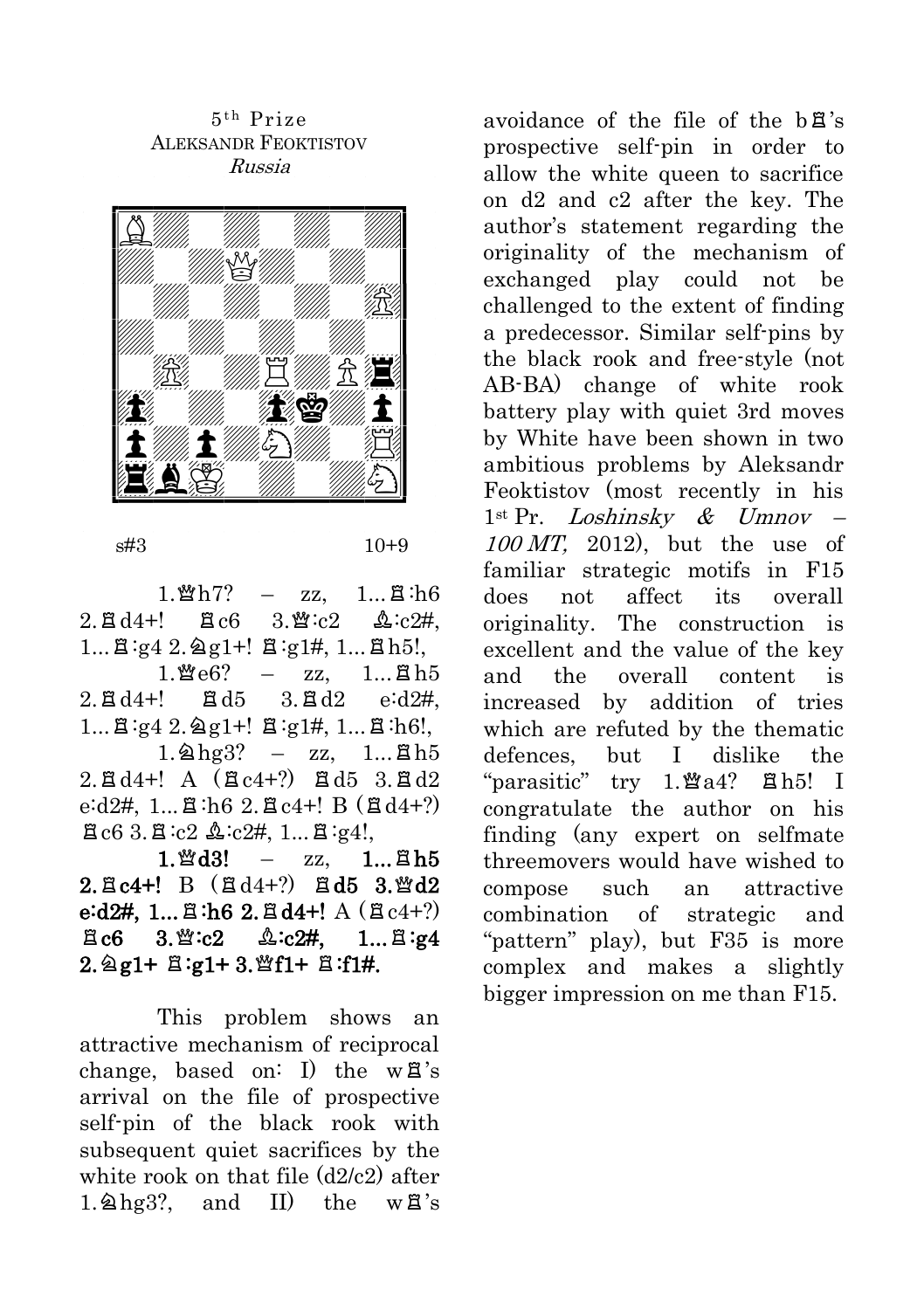#### 1<sup>st</sup> Honourable Mention MARK ERENBURG Israel



s#10 8+11

1. 曾d2+? e:d2 2.  $\Delta$ :e2+ f:e2#,  $2\degree$  $2\degree$ ി $\degree$ 

1.  $\mathfrak{B}$  a1!  $(2, \mathfrak{L}:e2+$  f:e2#)  $B$ h1 2.  $\n *Q*$   $(3.2)$   $(3.2)$   $(2.2)$   $(3.2)$   $(2.2)$   $(2.2)$   $(2.2)$   $(2.2)$   $(2.2)$   $(2.2)$   $(2.2)$   $(2.2)$   $(2.2)$   $(2.2)$   $(2.2)$   $(2.2)$   $(2.2)$   $(2.2)$   $(2.2)$   $(2.2)$   $(2.2)$   $(2.2)$   $(2.2)$   $(2.2)$   $(2.2)$   $3.\&b2$   $(4.\&c2+ f:c2\#)$   $Bh1$   $4.\&e5$  $(5. \mathfrak{B}:e2+$  f:e2#)  $\mathfrak{B}h2$  5.  $\mathfrak{B}a1$  $(6.\&:e2+$  f:e2#)  $\quad$   $Bh1$  6.  $$b2$  $(7.91e2 + 6e2)$   $\qquad$   $Rh2$   $7.2e7!$  $(8 \frac{\omega}{2}c^2 + \frac{\omega}{2}d^4 - 9 \frac{\omega}{2}c^5 + \frac{\omega}{2}d^3$  $10.\Delta$ :e2+ f:e2#, 8. $\Delta$ b6 ~ 9. md2+  $e: d2 \quad 10.\& e2+ \quad f \cdot e2 \#$ , (7. $\& d6?$ )  $7.\&b8?$   $7...\&c8!)$   $Bh1$   $8.\&b6$  $(9.19:102 + 6:24)$   $Bh2$   $9.19d2 + 6:22$ 10.  $2e:2+f.e2#$ .

The main plan of sacrificing the queen on d2 and then the bishop on e2 does not work because of the newly created flight on e3. Therefore, White must ensure an additional control of e3, but without loss of tempo. The queen leaves the  $2<sup>nd</sup>$  rank to allow an immediate threat by the bishop and regains control of e2 after the pinning defence  $1...$   $B<sup>h1</sup>$ , but her switchbacks (to a1 and b2) make sense only in an event of changing the position. The "wind of changes" is brought by the white darksquared bishop, which oscillates on the b2-e5 line, provoking his opponent to play  $3...$   $Bh1$  to allow an immediate threat after 4. $\&e5$  ~ 5. $\mathfrak{B}$ :e2+ f:e2#. It is not conspicuous at first sight that the white bishop must arrive on c7 (not on d6 or b8, because of  $7.$   $\mathcal{R}$   $c8!)$  before eventually observing e3 from b6. The pendulum manoeuvre is familiar, but sufficiently original. I don't mind the short threats after the first six white moves, but I dislike the dual in the threat after  $7 \text{ A}c7$ ! (it would be ideal if the move  $8.46$  arises only after 7...qh1, instead of featuring in this threat, as it is followed by the main plan  $9.$  2d2+ e:d2  $10.2$ :e2+ f:e2#). The capture on e2 is unaesthetic, but seems inevitable.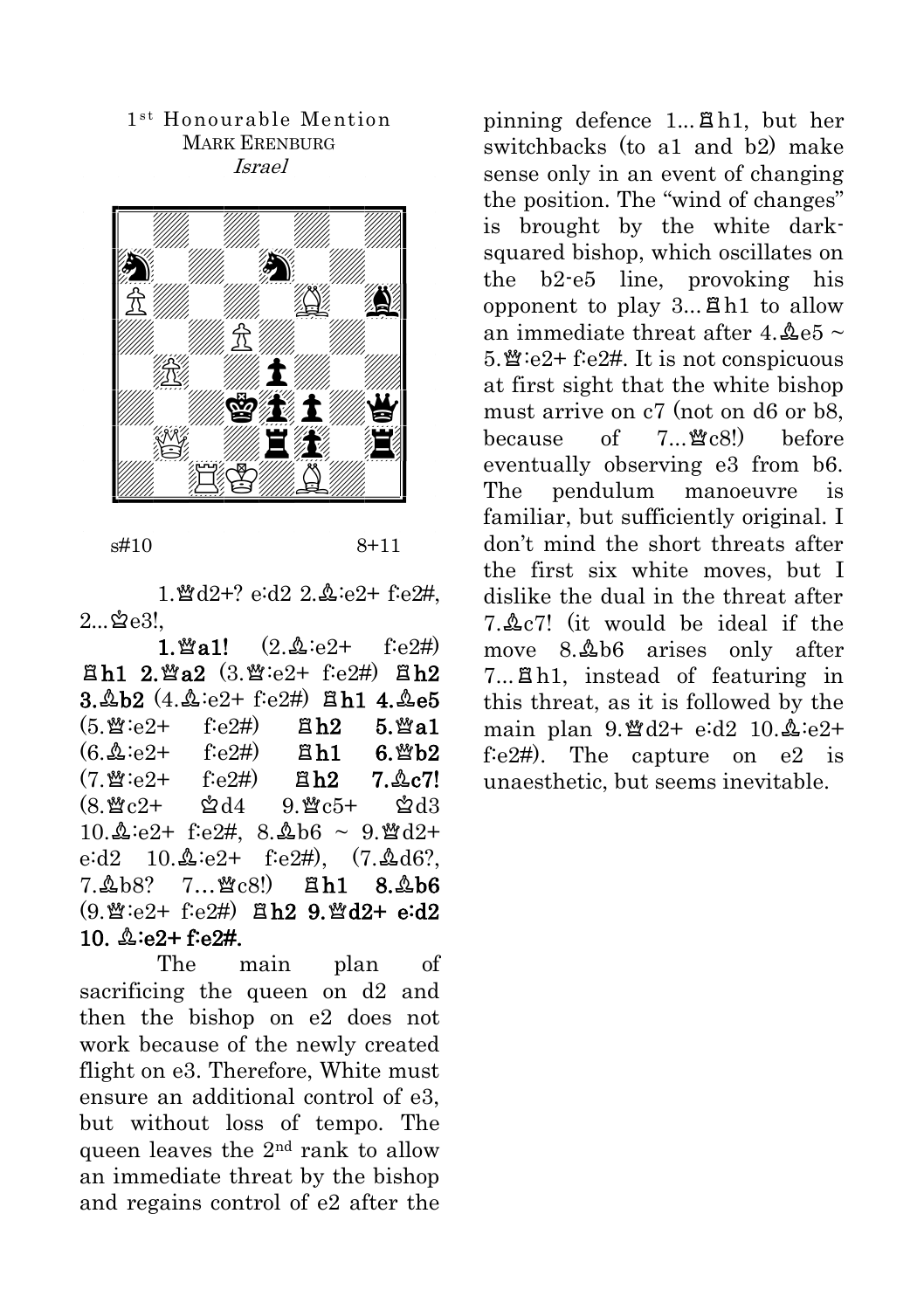#### 2 nd Honourable Mention GENNADIY KOZJURA Ukraine



 $s\#6$  11+5

# $1.\,\&c2!$  – zz,  $1...\&d5$  2.h3  $2c4$  3. $Ebc3+$  2d5 4. 115+  $Ee5$  $5.\&f7+ 66 6.\&f4 8:f5#$ , 1...h3  $2.\&c6$  h4 3.  $@a3+$   $@:d4$  4.  $@f4+$  $\Xi$ e4 5. $\&$ g7+ e5 6. $\Xi$ e2  $\Xi$ :f4#.

Two chameleon echo mates after an excellent key and a reasonably matching play, including pin of the black pawn by different white bishops on adjacent diagonal lines and pin of the black rook by the white queen on adjacent ranks. The zugzwang just before the black final move and the mates by capturing the white pinning piece seem familiar, but my fear regarding the originality of this elegant problem wasn't supported by any particular finding. Even if the risk of anticipation should not be overlooked, I took chances by including F29 in the award.

## 1<sup>st</sup> Commendation MILOMIR BABIĆ Serbia



 $s#11*$  8+6

# $1...b1$ <sup>-#</sup>,  $1.\Delta b1!$  h3 2. $\Delta a6!$  $h2$  3. Fc7+  $2d5$  4.  $2b7+$  2c6  $5.\&:h2 \&:c5 \; 6.\&46 \&d5 \; 7.\&c4+!$  $\triangle$ c5 8. $\triangle$ d3!  $\triangle$ d5 9. $\triangle$ d7+  $\triangle$ c5  $10.\Delta g1+ \Delta d4$  11.  $\Delta d2$  b1~#.

This problem has a wellpointed strategic play with switchbacks of six (four white and two black) pieces and pinning of the black knight by three white pieces, as well as some quiet white moves (six, including the key). The mate is not among the main thematic components of this singleliner, hence the dual mate is not a big drawback. I am not aware whether F34 has been computer tested before its submission for the tourney ("C? " was indicated below the diagram), so I tested it by using "Gustav".